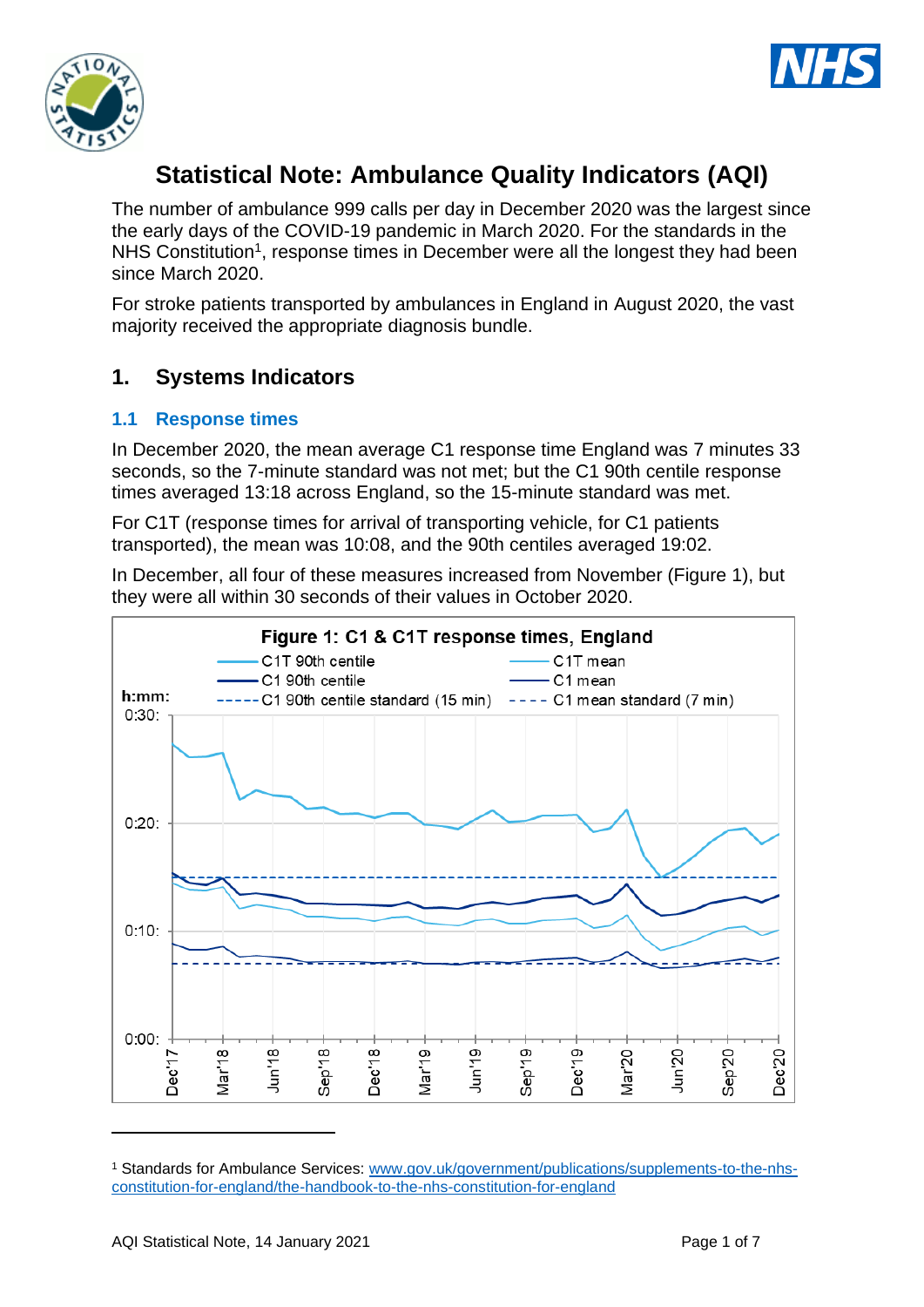



For C2 in December 2020, the mean average response time was 27:51 for England, and the 90th centiles averaged 59:37 across England (Figure 2).



For C3 in December, the mean average response time was 1:21:35. The C3 90th centile times averaged 3:14:55, so the two-hour standard was not met (Figure 3).

For C4 in December, the mean average response time was 2:06:11. The C4 90th centile times averaged 4:33:56, so the three-hour standard was not met (Figure 3).

All the C2, C3, and C4 (but not C1) mean and 90th centile response times for England in December increased by more than 30% on November 2020.

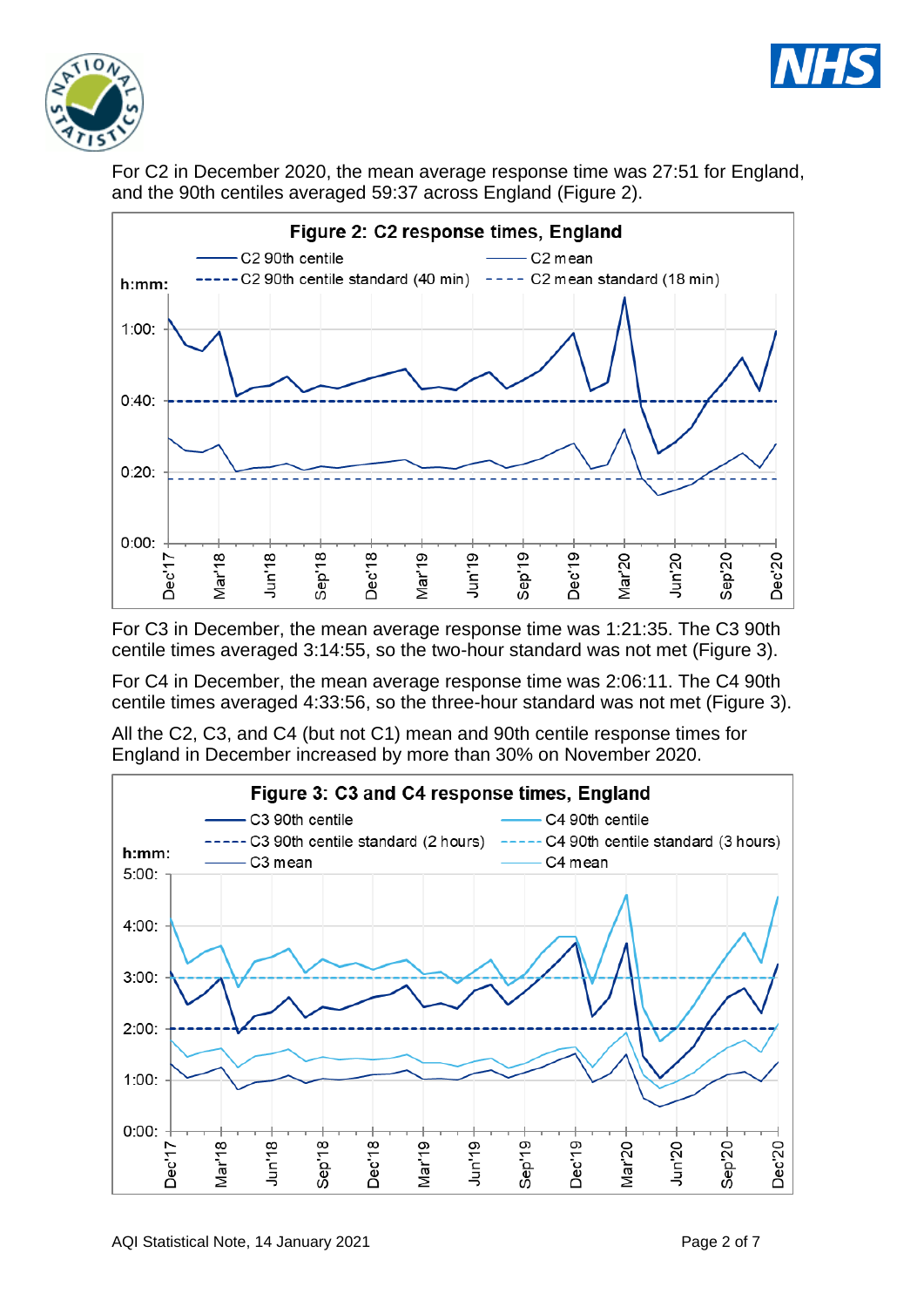



### **1.2 Other Systems Indicators**

In December 2020, the 95th and 99th centile call answer times across England averaged 58 and 142 seconds respectively, with the 95<sup>th</sup> centile at the highest point since April 2020 and the 99<sup>th</sup> centile at the highest point since March 2020.

In December 2020, per day, there were (Figure 4):

- 24.5 thousand calls to 999 answered, 11.9% more than in November;
- 24.7 thousand incidents that received a response (whether on the telephone or on the scene) from an ambulance service, 2.9% more than in November;
- 12.8 thousand incidents where a patient was transported to an Emergency Department (ED), 0.2% more than in November.



Figure 5 shows that in December 2020, 9.0% of incidents were resolved on the telephone (Hear & Treat); in the last three years, only March and April 2020 had more. In December, 34.3% of incidents (the most since May 2020) were closed at the scene (See & Treat), and 51.9% (the least since May 2020) featured transport to ED, with the other 4.9% featuring transport to destinations other than ED.

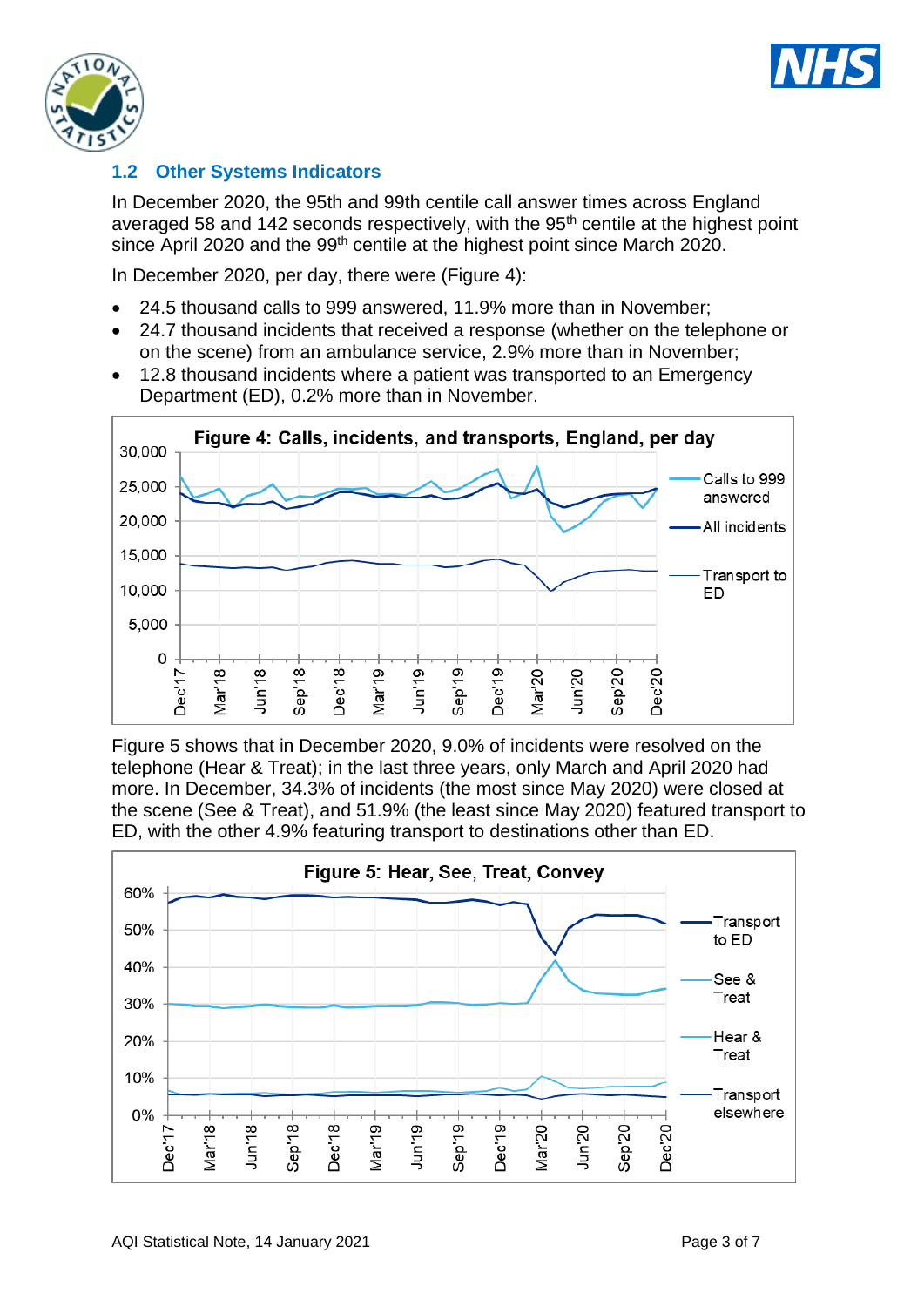



# **2. Ambulance Clinical Outcomes (AmbCO)**

As announced at [www.england.nhs.uk/statistics/covid-19-and-the-production-of](https://www.england.nhs.uk/statistics/covid-19-and-the-production-of-statistics/)[statistics](https://www.england.nhs.uk/statistics/covid-19-and-the-production-of-statistics/) and in our previous Statistical Notes, we did not collect AmbCO data for our May, June, or July 2020 publications. Our August, September, and October publications contained the delayed data for December 2019, January, and February 2020 respectively. We then returned to the original schedule with June 2020 data in our November publication, and July data last month. Today, alongside the planned August 2020 data, we complete the time series with data for March to May 2020.

For bundle data, we continue to publish according to the following timetable:

| Month of latest AmbCO data | Bundle data in this publication                       |
|----------------------------|-------------------------------------------------------|
| Jan / Apr / Jul / Oct      | Care bundle for (i) return of spontaneous circulation |
|                            | (ROSC) after cardiac arrest and for (ii) ST-elevation |
|                            | myocardial infarction (STEMI, a type of heart attack) |
| Feb / May / Aug / Nov      | Diagnostic bundle for stroke incidents                |
| Mar / Jun / Sep / Dec      | Care bundle for sepsis incidents                      |

As the latest AmbCO data in today's publication is for August 2020, today we describe the data for stroke (including the revisions that we published last month for data from July 2019 to February 2020 inclusive).

### **2.1 Stroke**

The FAST procedure helps assess whether someone has suffered a stroke:

- Facial weakness: can the person smile? Has their mouth or eye drooped?
- Arm weakness: can the person raise both arms?
- Speech problems: can the person speak clearly and understand what you say?
- Time to call 999 for an ambulance if you spot any one of these signs.

Stroke patients in England receiving an ambulance should receive a diagnosis bundle; a FAST assessment, blood glucose, and two blood pressures should all be recorded. In August 2020, this happened for 98.3% of such incidents. Other than in November 2019, when it was 97.2% (revised from 96.9%), this proportion has been 97.8% or more since March 2018 (Figure 6).

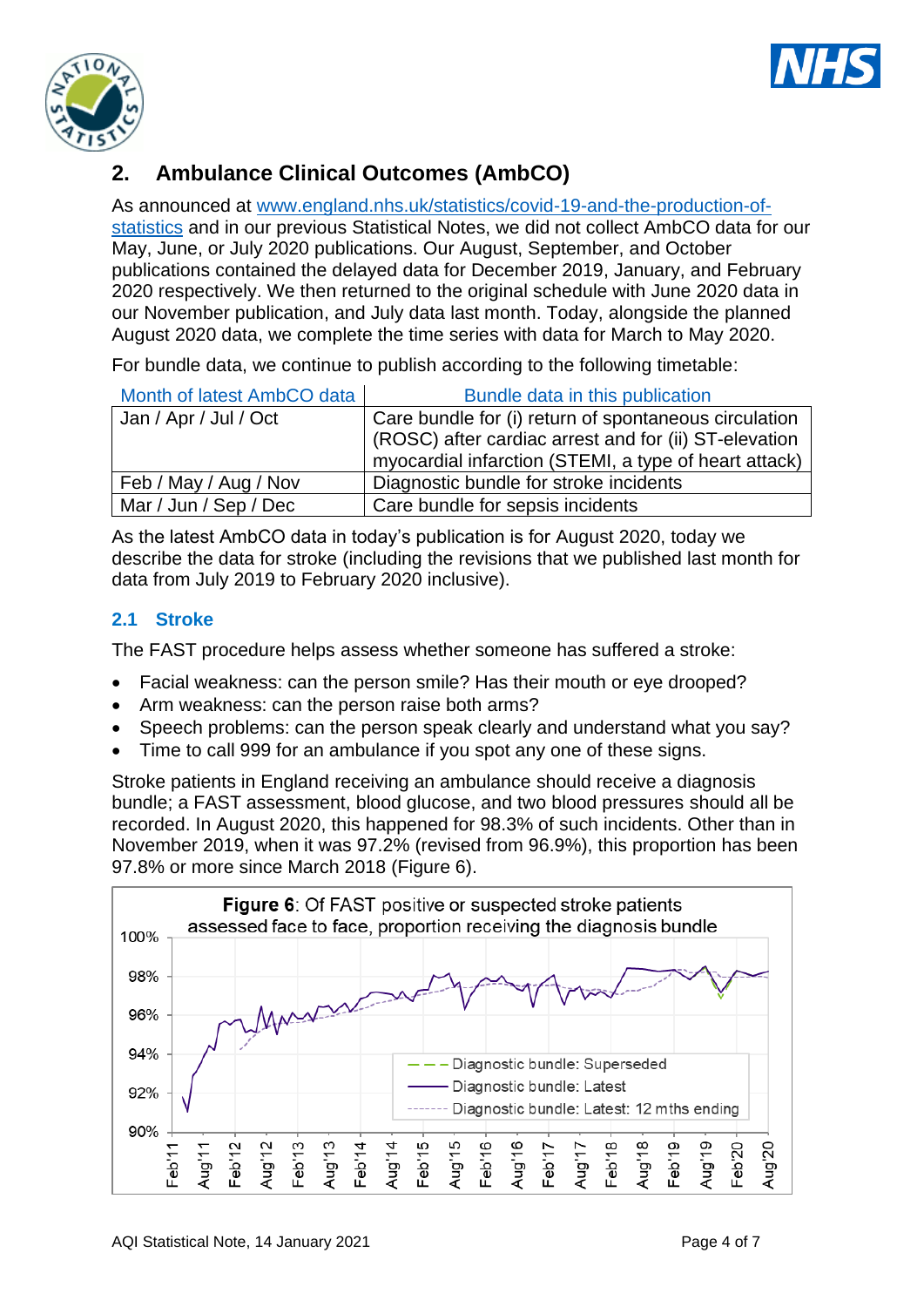



For stroke patients transported by ambulance services in England, none of the times in this publication were revised by more than two minutes.

The mean average time from call until arrival at hospital was 1 hour 22 minutes in August 2020. Like the median and 90th centile times, this was an increase on the earlier months of 2020-21, but similar to the average for 2019-20 (Figure 7).



From March to July 2020 inclusive, the 90th centile time from hospital arrival to CT scan was less than 3 hours, and the mean average time was less than 1:15. The times from hospital arrival to thrombolysis remained similar to the times in 2019/20 (Figure 8).



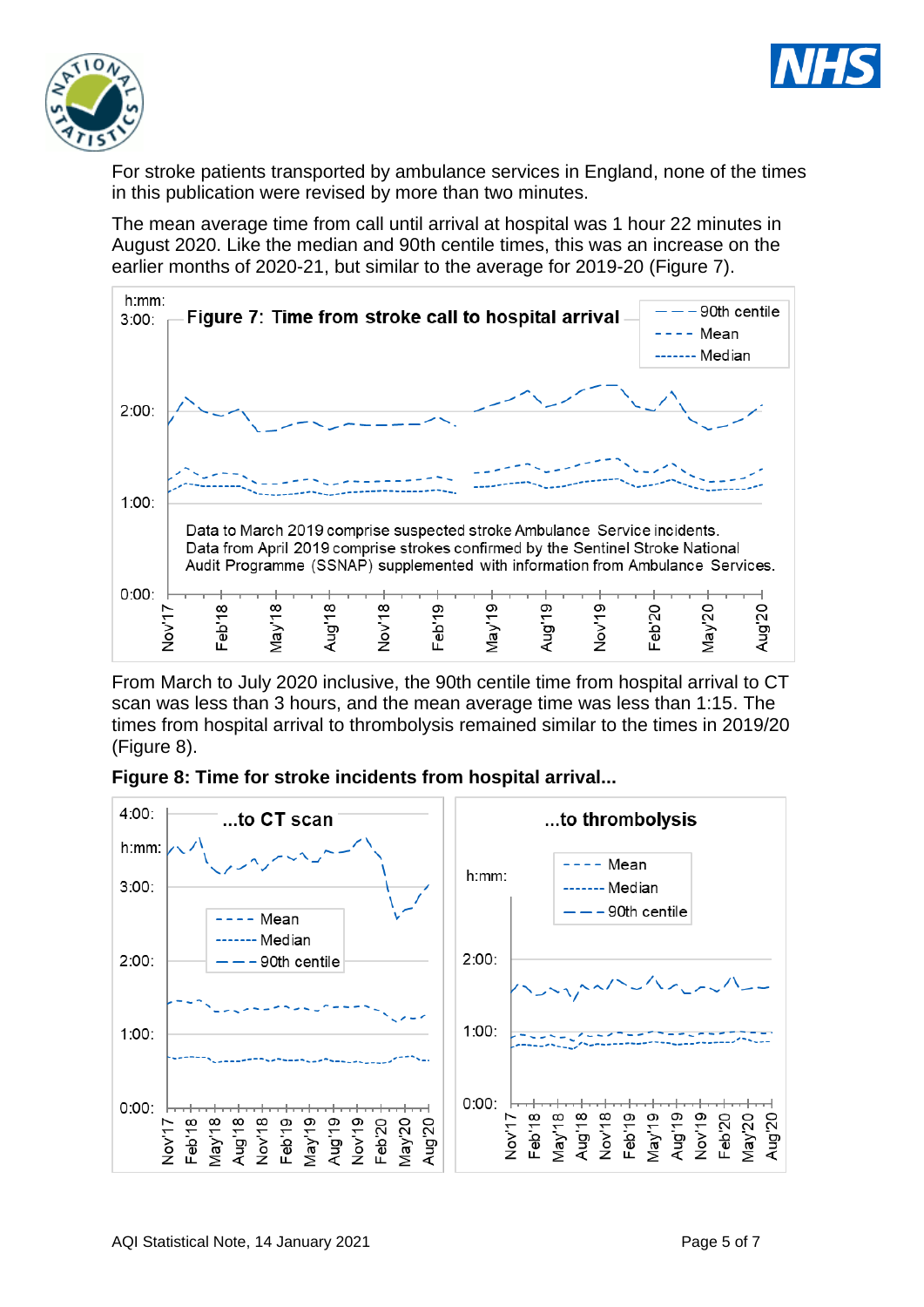



# **3. Further information on AQI**

## **3.1 The AQI landing page and Quality Statement**

[www.england.nhs.uk/statistics/statistical-work-areas/ambulance-quality-indicators,](http://www.england.nhs.uk/statistics/statistical-work-areas/ambulance-quality-indicators) or [http://bit.ly/NHSAQI,](http://bit.ly/NHSAQI) is the AQI landing page, and it holds:

- a Quality Statement for these statistics, which includes information on relevance, accuracy, timeliness, coherence, and user engagement;
- the specification quidance documents for those who supply the data;
- timetables for data collection and publication;
- time series spreadsheets and csv files from April 2011 up to the latest month;
- links to individual web pages for each financial year;
- contact details for the responsible statistician (also in section 3.4 below).

Publication dates are also at [www.gov.uk/government/statistics/announcements?keywords=ambulance.](http://www.gov.uk/government/statistics/announcements?keywords=ambulance)

The web pages for each financial year hold:

- separate spreadsheets of each month's data;
- this Statistical Note, and equivalent versions from previous months;
- the list of people with pre-release access to the data.

### **3.2 AQI Scope**

The AQI include calls made by dialling either the usual UK-wide number 999 or its international equivalent 112. As described in the specification guidance mentioned in section 3.1, incidents resulting from a call to NHS 111 are included in all Systems Indicators the except call data items, A1 to A6 and A114.

#### **3.3 Related statistics**

Ambulance handover delays of over 30 minutes at each Emergency Department are published by NHSEI during winter 2012-13, 2013-14, 2014-15, 2017-18, 2018-19, and 2019-20, at [www.england.nhs.uk/statistics/statistical-work-areas/winter-daily](http://www.england.nhs.uk/statistics/statistical-work-areas/winter-daily-sitreps)[sitreps.](http://www.england.nhs.uk/statistics/statistical-work-areas/winter-daily-sitreps)

The Quality Statement described in section 3.1 includes information on:

- the "Ambulance Services" publications by NHS Digital [https://digital.nhs.uk/data](https://digital.nhs.uk/data-and-information/publications/statistical/ambulance-services)[and-information/publications/statistical/ambulance-services,](https://digital.nhs.uk/data-and-information/publications/statistical/ambulance-services) with data from before 2000, to 2014-15;
- a dashboard with an alternative layout for AQI data up to April 2016;
- the comparability of data for other countries of the UK:

| Wales:               | https://statswales.gov.wales/Catalogue/Health-and-Social-<br>Care/NHS-Performance/Ambulance-Services                     |
|----------------------|--------------------------------------------------------------------------------------------------------------------------|
|                      | Scotland: See Quality Improvement Indicators (QII) documents at<br>www.scottishambulance.com/TheService/BoardPapers.aspx |
| Northern<br>Ireland: | www.health-ni.gov.uk/articles/emergency-care-and-ambulance-<br><b>statistics</b>                                         |